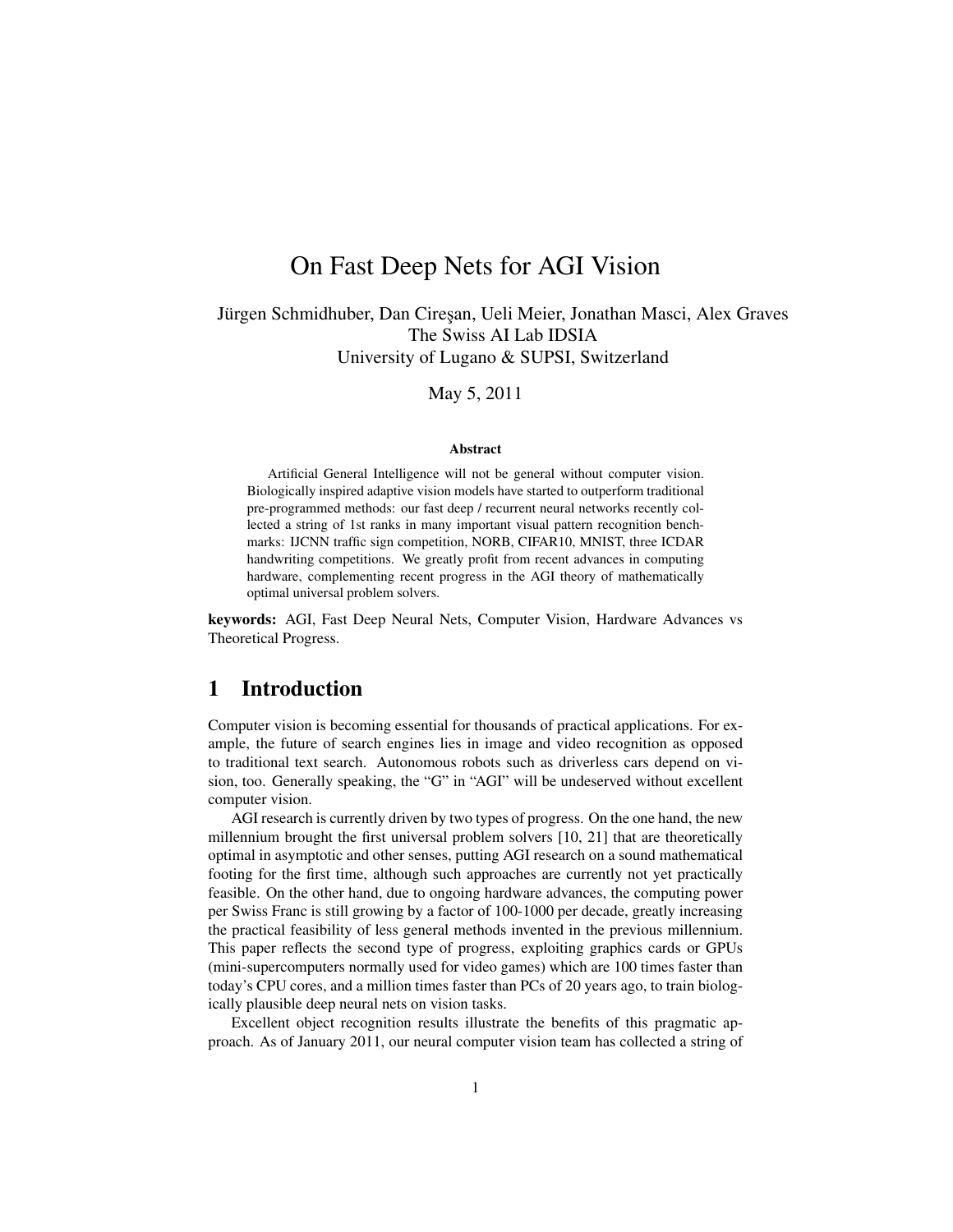1st ranks in many important and highly competitive international visual pattern recognition benchmarks.

- 1. IJCNN's online Traffic Sign Recognition Benchmark (1st & 2nd rank; 1.02% error rate), January 2011 [4].
- 2. NORB data set, NY University, 2004 [13]. Our team set the new record (2.53% error rate) in February 2011 [3].
- 3. CIFAR-10 data set of Univ. Toronto, 2009 [11]. Our team set the new record (19.51% error rate) in 2011 [3].
- 4. MNIST data set of NY University, 1998 [12]. Our team set the new record (0.35% error rate) in 2010 [2], and tied it again in January 2011 [3].
- 5. Three Handwriting Recognition Competitions at ICDAR 2009, all won by our multi-dimensional LSTM recurrent neural networks trained by *Connectionist Temporal Classification* (CTC) [7, 8]: Arabic Handwriting Competition of Univ. Braunschweig, Handwritten Farsi/Arabic Character Recognition Competition, French Handwriting Competition based on data from the RIMES campaign.

Remarkably, none of the above requires the traditional sophisticated computer vision techniques developed over the past six decades or so. Instead, our biologically rather plausible systems are inspired by human brains, and learn to recognize objects from numerous training examples. We use supervised, artificial, feedforward or recurrent [9, 7, 8] (deep by nature) neural networks with many non-linear processing stages, a bit inspired by early hierarchical neural systems such as Fukushima's Neocognitron [5]. We sometimes (but not always) profit from sparse network connectivity and techniques such as weight sharing  $&$  convolution [12, 1, 25], max-pooling [17], and contrast enhancement [6] like the one automatically generated by unsupervised *Predictability Minimization* [18, 22, 24].

## 2 Neural Network ReNNaissance

Our NNs are now outperforming all other methods including the theoretically less general and less powerful support vector machines based on statistical learning theory [27] (which for a long time had the upper hand, at least in practice). Such results are currently contributing to a second *Neural Network ReNNaissance* (the first one happened in the 1980s and early 90s).

#### 3 Outlook

The methods discussed above are passive learners - they do not learn to actively search for the most informative image parts. Humans, however, use sequential gaze shifts for pattern recognition. This can be more efficient than the fully parallel one-shot approach. That's why we intend to combine the fast deep / recurrent nets above with variants of what to our knowledge was the first artificial fovea sequentially steered by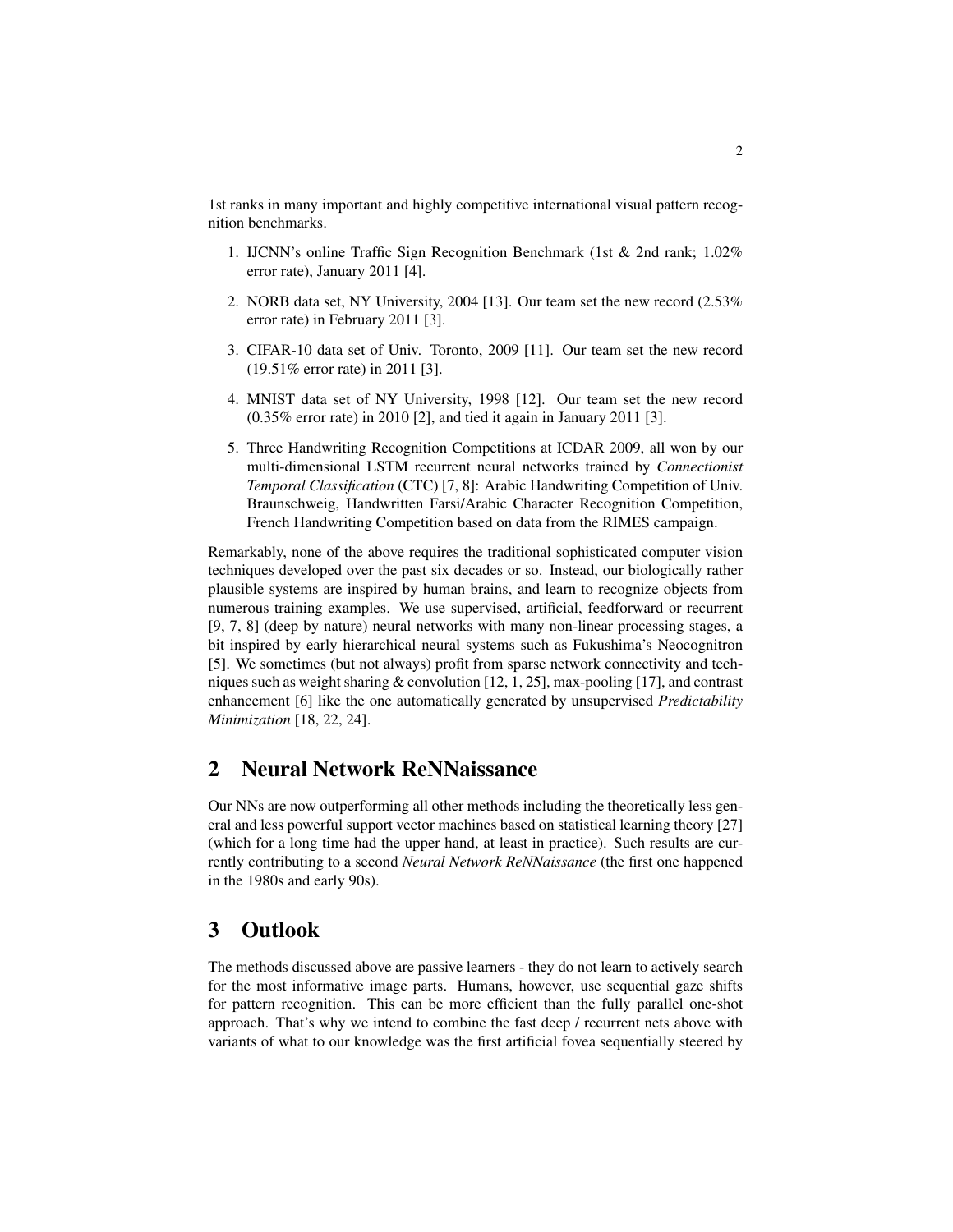a learning neural controller [23], using a variant of reinforcement learning to create saccades and find targets in a visual scene.

## 4 Conclusion

The first decades of attempts at AGI have been dominated by heuristic approaches, e.g., [15, 16, 26, 14]. In recent years things have changed, however. The new millennium brought the first mathematically sound, asymptotically optimal, universal problem solvers, providing a new, rigorous foundation for the previously largely heuristic field of General AI and embedded cognitive agents, identifying the limits of both human and artificial intelligence, and providing a yardstick for any future approach to general cognitive systems [19, 10, 20]. The field is indeed becoming a real formal science.

On the other hand, however, one cannot dispute the significance of hardware progress on the road to practical AGI, as illustrated by our recent practical successes mentioned in this paper, achieved by methods which are combinations of algorithms mostly developed in the previous millennium, but greatly profiting from dramatic advances in computational power per Swiss Franc, obtained in the new millennium.

We are confident that theory and practice will converge in the not-so-distant future.

## **References**

- [1] Behnke, S.: Hierarchical Neural Networks for Image Interpretation, Lecture Notes in Computer Science, vol. 2766. Springer (2003)
- [2] Ciresan, D.C., Meier, U., Gambardella, L.M., Schmidhuber, J.: Deep big simple neural nets for handwritten digit recogntion. Neural Computation 22(12), 3207– 3220 (2010)
- [3] Ciresan, D.C., Meier, U., Masci, J., Gambardella, L.M., Schmidhuber, J.: Highperformance neural networks for visual object classification. arxiv 1102.0183 (2011)
- [4] Ciresan, D.C., Meier, U., Masci, J., Schmidhuber, J.: A committee of neural networks for traffic sign classification. In: International Joint Conference on Neural Networks to appear (2011)
- [5] Fukushima, K.: Neocognitron: A self-organizing neural network for a mechanism of pattern recognition unaffected by shift in position. Biological Cybernetics 36(4), 193–202 (1980)
- [6] Fukushima, K.: Neocognitron for handwritten digit recognition. Neurocomputing 51, 161–180 (2003)
- [7] Graves, A., Fernández, S., Schmidhuber, J.: Multi-dimensional recurrent neural networks. In: Proceedings of the 17th International Conference on Artificial Neural Networks (September 2007)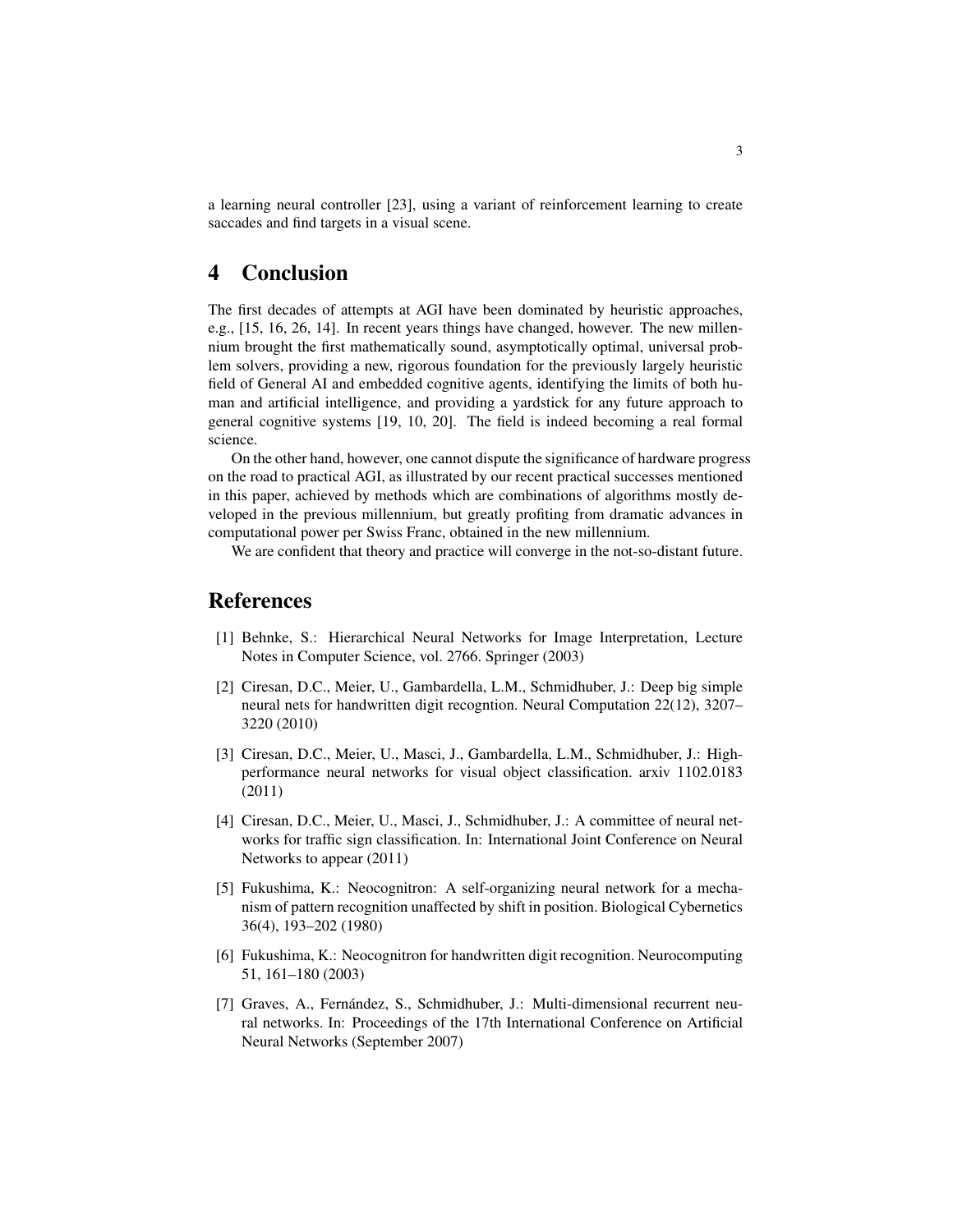- [8] Graves, A., Schmidhuber, J.: Offline handwriting recognition with multidimensional recurrent neural networks. In: Advances in Neural Information Processing Systems 21. MIT Press, Cambridge, MA (2009)
- [9] Hochreiter, S., Schmidhuber, J.: Flat minima. Neural Computation 9(1), 1–42 (1997)
- [10] Hutter, M.: Universal Artificial Intelligence: Sequential Decisions based on Algorithmic Probability. Springer, Berlin (2004), (On J. Schmidhuber's SNF grant 20-61847)
- [11] Krizhevsky, A.: Learning multiple layers of features from tiny images. Master's thesis, Computer Science Department, University of Toronto (2009)
- [12] LeCun, Y., Bottou, L., Bengio, Y., Haffner, P.: Gradient-based learning applied to document recognition. Proceedings of the IEEE 86(11), 2278–2324 (November 1998)
- [13] LeCun, Y., Huang, F.J., Bottou, L.: Learning methods for generic object recognition with invariance to pose and lighting. In: Proc. of Computer Vision and Pattern Recognition Conference (2004)
- [14] Mitchell, T.: Machine Learning. McGraw Hill (1997)
- [15] Newell, A., Simon, H.: GPS, a program that simulates human thought. In: Feigenbaum, E., Feldman, J. (eds.) Computers and Thought, pp. 279–293. McGraw-Hill, New York (1963)
- [16] Rosenbloom, P.S., Laird, J.E., Newell, A.: The SOAR Papers. MIT Press (1993)
- [17] Scherer, D., Müller, A., Behnke, S.: Evaluation of pooling operations in convolutional architectures for object recognition. In: International Conference on Artificial Neural Networks (2010)
- [18] Schmidhuber, J.: Learning factorial codes by predictability minimization. Neural Computation 4(6), 863–879 (1992)
- [19] Schmidhuber, J.: The new AI: General & sound & relevant for physics. In: Goertzel, B., Pennachin, C. (eds.) Artificial General Intelligence, pp. 175–198. Springer (2006), also available as TR IDSIA-04-03, arXiv:cs.AI/0302012
- [20] Schmidhuber, J.: New millennium AI and the convergence of history. In: Duch, W., Mandziuk, J. (eds.) Challenges to Computational Intelligence, vol. 63, pp. 15–36. Studies in Computational Intelligence, Springer (2007), also available as arXiv:cs.AI/0606081
- [21] Schmidhuber, J.: Ultimate cognition  $\dot{a}$  *la* Gödel. Cognitive Computation 1(2), 177–193 (2009)